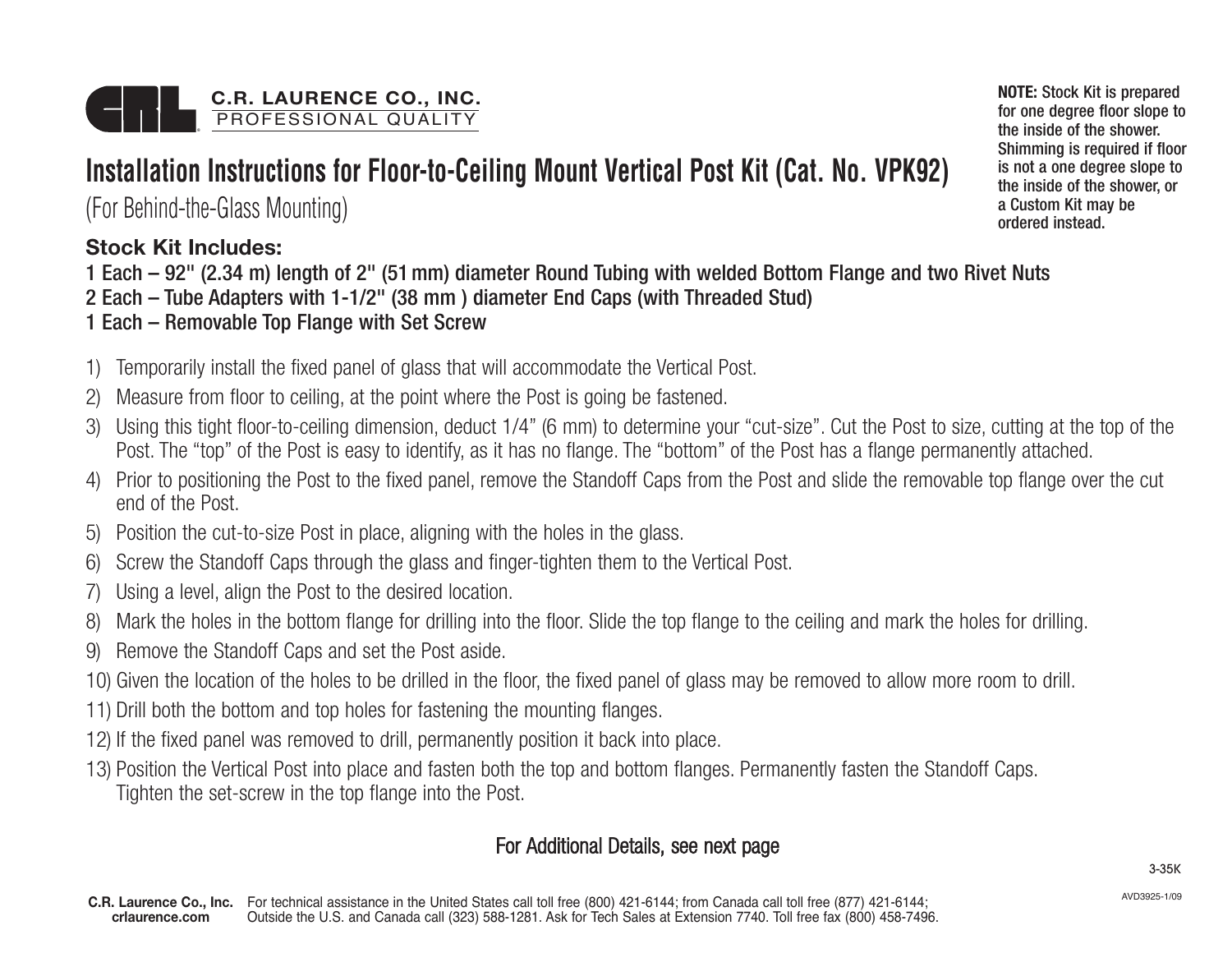# **Installation Instructions for Two-Point Ceiling Mount Vertical Post Kit (Cat. No. VPK33)**

(For Behind-the-Glass Mounting)

### **Stock Kit Includes:**

1 Each – 33" (838 mm) length of 2" (51 mm) diameter Round Tubing, two Rivet Nuts, and Flat Style End Cap

- 2 Each Tube Adapters with 1-1/2" (38 mm) diameter End Caps (with Threaded Stud)
- 1 Each Removable Top Flange with Set Screw
- 1) Permanently install the fixed panel of glass that will accommodate the Vertical Post.
- 2) Measure from the center of the top hole in the glass where the Post is to be mounted to the ceiling.
- 3) Using this dimension, deduct 1/4" (6 mm). This will be your "cut-size". Do not cut Post yet.
- 4) Remove the Standoff Caps from the Two-Point Vertical Post.
- 5) Measuring from the center of the hole in the top Standoff Base, use your "cut-size" dimension (from Step 3 above) to cut the Post to the correct dimension.
- 6) Slide the removable flange over the cut end of the Post.
- 7) Position the cut-to-size Post in place, aligning with the holes in the glass.
- 8) Screw the Standoff Caps through the glass and finger-tighten them to the Post.
- 9) Using a level, align the Post to the desired location.
- 10) Slide the top flange to the ceiling and mark the holes for drilling.
- 11) Remove the Standoff Caps and set the Post aside.
- 12) Drill the holes in the ceiling. Permanently fasten the top flange to the ceiling.
- 13) Slide the Post into the top flange and permanently fasten the Standoff Caps. Tighten the set-screw in the top flange into the Post.

#### For Additional Details, see next page

**NOTE:** There are size limitations when hinging a door off a panel fastened using the VPK33. Call our Frameless Shower Department for details.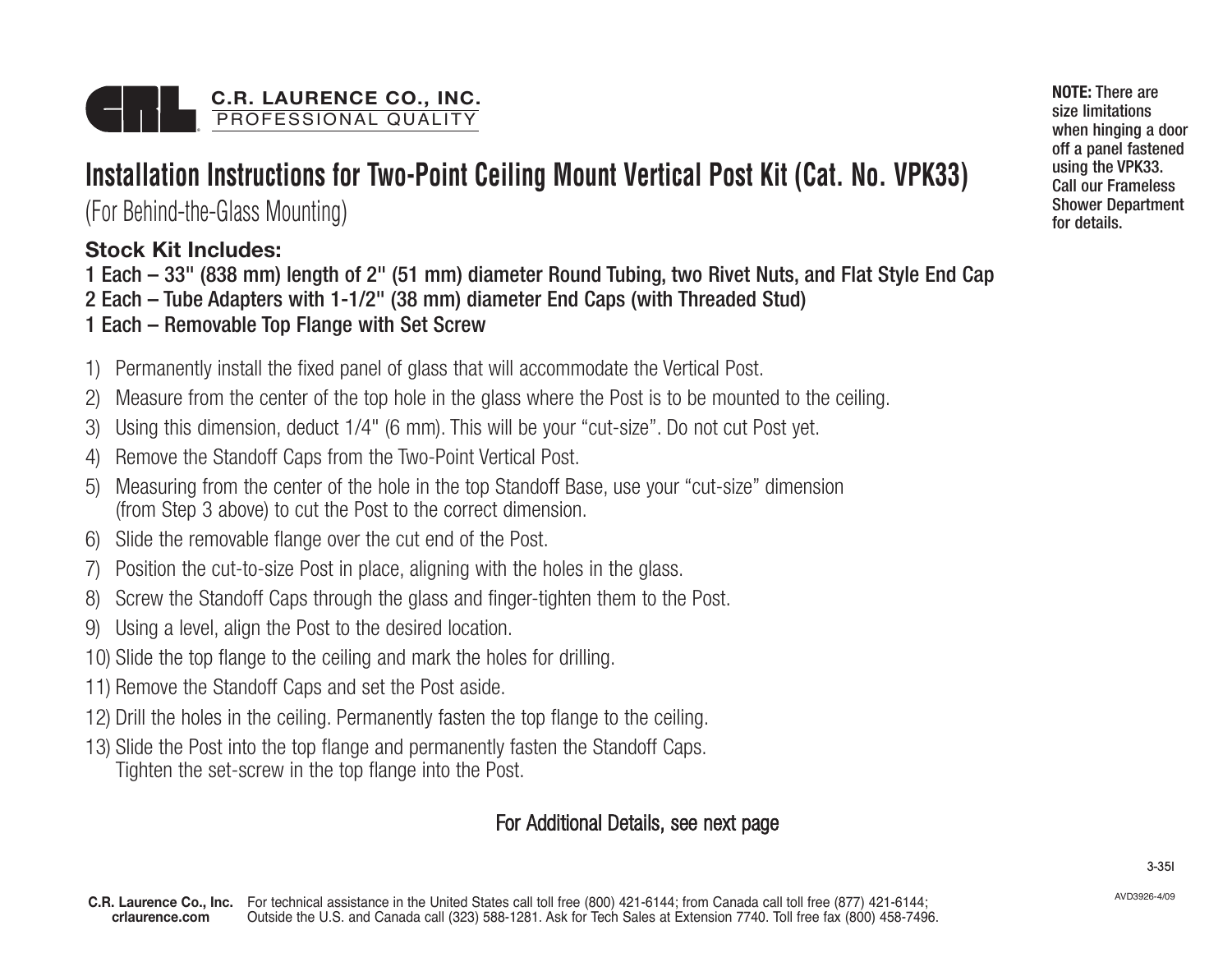



For technical assistance in the United States call toll free (800) 421-6144; from Canada call toll free (877) 421-6144; Outside the U.S. and Canada call (323) 588-1281. Ask for Tech Sales at Extension 7740. Toll free fax (800) 458-7496. **C.R. Laurence Co., Inc. crlaurence.com**